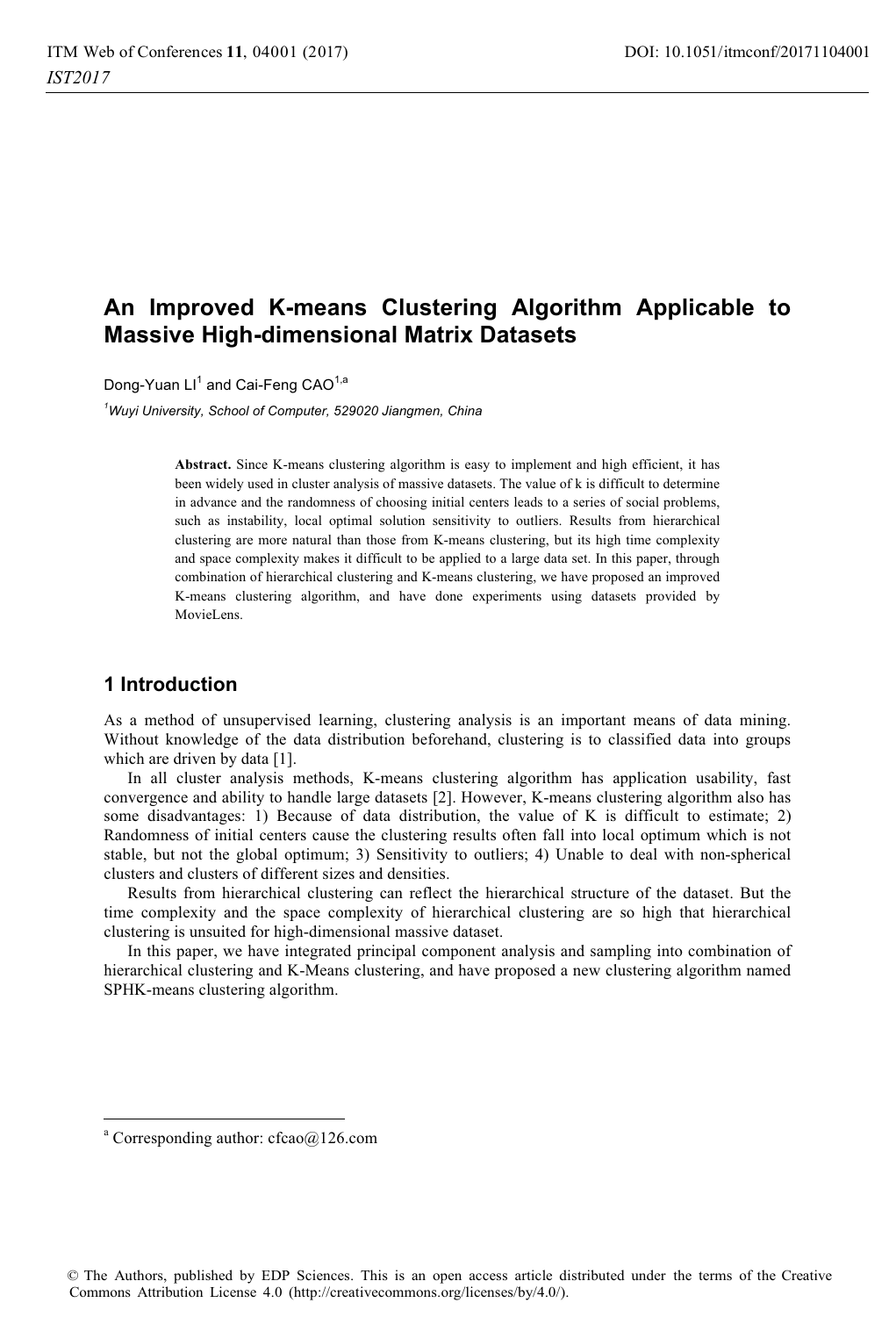# **2 Associated knowledge and working**

### **2.1 K-means clustering algorithm**

K-means is a clustering algorithm based on partition.

### *2.1.1 Basic algorithm*

Basic steps of K-means clustering algorithm are as follows:

1) Selecting initial cluster centers: randomly select k data objects from dataset containing m data objects;

2) Cluster object classification: calculate similarities between every data object and every center, and divide each data object into the group whose center is most similar to it;

3) Calculate new centers: for each group, calculate new center which is mean value of all member data objects in the group;

4) Determine whether the process is to terminate: if continuously twice iteration results in equality, the process stop, or else, proceed to the next iteration and go to step 2).

Space complexity of K-means clustering algorithm is  $O((m+k) \cdot n)$  [4], and time complexity of it

is  $O(t \cdot k \cdot m \cdot n)$  [4], *m* is the number of data objects, *n* is the number of properties each data object has, *t* is the number of iterations.

#### *2.1.2 Shortcoming and solutions*

There are four main disadvantage of K - Means clustering algorithm: 1) How to determine the optimal value of K; 2) Randomness of initial centers; 3) Sensitivity to outliers; 4) It is difficult to process clusters which is aspherical or with uneven density and size. According to the fact, "the distance from the sample points in the most unlikely point to the same cluster ", D.H.Zhai, etc, used the maximum distance method [5] to select initial cluster centers. Y.Qin, etc [6], generated initial centers on the basis of detecting populated area. J.P.Zhang, etc [7], optimally partitioned data sample space basing on histogram method, and determined value of k and initial centers for k-mean algorithm according to the characteristic distribution of the data sample.

#### **2.2 Agglomerative hierarchical clustering**

Hierarchical clustering whose results are closer to the natural classification of the data object is an old clustering technology. It include two basic approaches-- cohesion and splitting, the latter is more commonly used.

### *2.2.1 Basic algorithm*

Agglomerative hierarchical clustering begins from the initial state that each data point individually becomes a cluster. In each iteration, it merge two clusters between which the distance is shortest as a new cluster. It controls the number of result clusters by setting the threshold of inter-cluster distance, once distances between all pairs of clusters are larger than the threshold set, it stop the process of merging. There are three methods of measuring the distance between clusters: 1) single-linkage; 2) Complete-linkage; 3) Group average. In this paper, we have used the last. Let**u** and **v** are respectively

two clusters, **u** and **v** are respectively the  $i^{\text{th}}$  member of **u** and the  $j^{\text{th}}$  member of **v**, then Distance between clusters using group average is: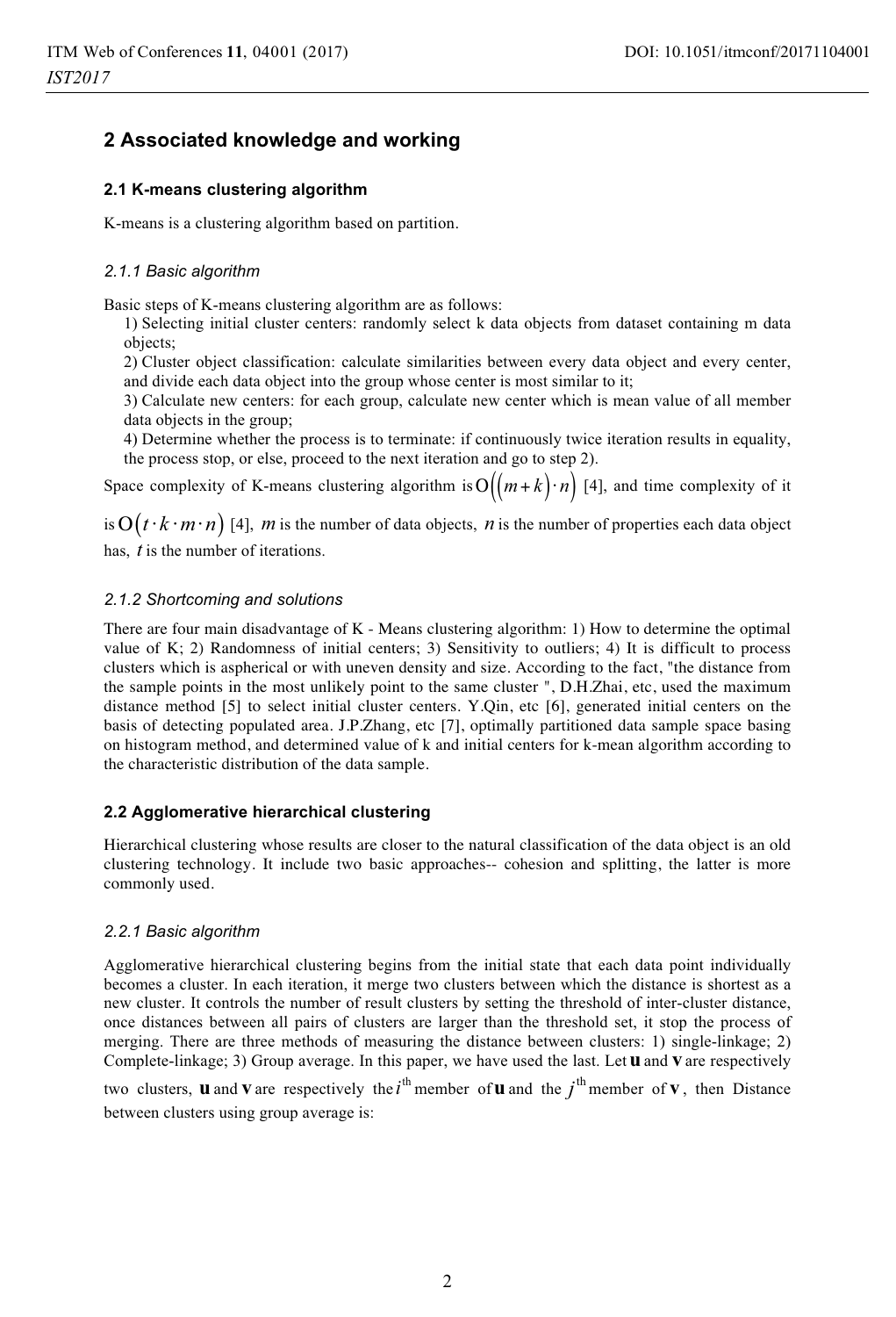$$
d(\mathbf{u}, \mathbf{v}) = \sum_{i,j} \frac{d(\mathbf{u}_i, \mathbf{v}_j)}{(|\mathbf{u}| \cdot |\mathbf{v}|)}
$$
(1)

#### *2.2.2 Shortcoming and solutions*

As P.N. Tan, etc[4] mentioned, the space complexity of agglomerative hierarchical clustering algorithm is  $O(m^2)$  [4], and the time complexity of it is  $O(m^2 \log m)$  [4], *m* is the number of data points. Relatively high time complexity and space complexity makes it difficult for hierarchical clustering algorithm to process datasets whose volume is very large.

#### **2.3 Principal component analysis**

PCA can reduce dimensionality of highly dimensional data and to some extent remove the noise. Supposing there are *p* characteristics:  $X_1, X_2, \ldots, X_p$ . PCA transform original characteristics into new characteristics which is linear combinations of original ones:  $F_1, F_2, \ldots, F_k, (k \le p)$  [8],

$$
\begin{cases}\nF_1 = \mu_{11} X_1 + \mu_{21} X_2 + \dots + \mu_{p1} X_p \\
F_2 = \mu_{12} X_1 + \mu_{22} X_2 + \dots + \mu_{p2} X_p \\
\dots \\
F_p = \mu_{1p} X_1 + \mu_{2p} X_2 + \dots + \mu_{pp} X_p\n\end{cases}
$$
\n(2)

Meeting these conditions: 1) For each principal component, sum of squares of its factor is 1; 2) all principal components are independent of each other; 3) Variances of principal components must be in descending order, namely, their importance must be in descending order [8]:

$$
\begin{cases}\n\mu_{1i}^{2} + \mu_{2i}^{2} + \cdots + \mu_{pi}^{2} = 1 \\
\text{Cov}(F_{i}, F_{j}) = 0, i \neq j, i, j = 1, 2, \dots, p \\
\text{Var}(F_{1}) \geq \text{Var}(F_{2}) \geq \dots \geq \text{Var}(F_{p})\n\end{cases} (3)
$$

### **3 Model design of sphk-means clustering algorithm**

Let row coordinates represent the objects to be scored, and column coordinates represent users. We have built a scoring matrix *Mo* :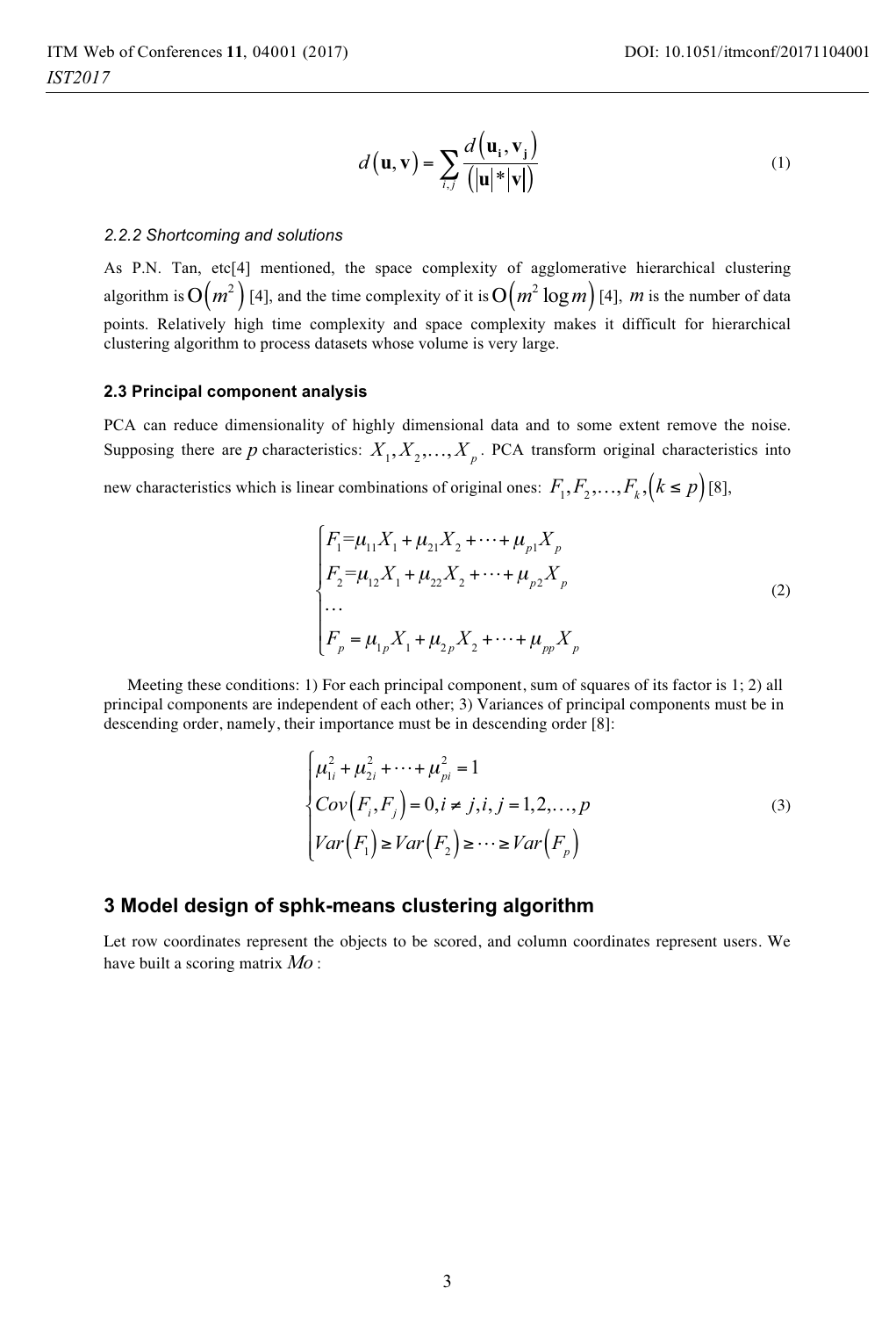$$
Mo = \begin{bmatrix} p_{0,0} & p_{0,1} & \cdots & p_{0,M-2} & p_{0,M-1} \\ p_{1,0} & \ddots & & \vdots \\ \vdots & & \ddots & & \vdots \\ p_{N-2,0} & & & \ddots & \vdots \\ p_{N-1,0} & p_{N-1,1} & \cdots & \cdots & p_{N-1,M-1} \end{bmatrix}
$$
 (4)

The  $j$ <sup>th</sup> user scored the  $i$ <sup>th</sup> object  $p_{i,j}$  points,  $p_{i,j}$  is float,  $i \in \{0,1,...,N-1\}$ ,  $j \in \{0,1,\ldots,M-1\}$ . According to the above analysis, when *N* and *M* are large enough, either Kmeans clustering or agglomerative hierarchical clustering is unfavorable to solve the problem. Model of SPHK-means clustering algorithm summarily proceed in two phases: 1) Pre-cluster by means of integration of sampling, principal component analysis and hierarchical clustering to determine the value of and the initial centers; 2) K-means clustering with and initial centers determined in phase 1) get the final result. Its working process is shown in Figure. 1.



**Figure 1.** The process of SPHK-means clustering algorithm.

#### **3.1 Sampling PCA hierarchical clustering**

As pre- cluster, this stage in order to determine the value of and the initial centers.

#### *3.1.1 Determine the appropriate value of K*

Totally *r* samples is extracted. The process of dealing with the  $i^{\text{th}}(i=1,2,\ldots,r)$  sample is as follow: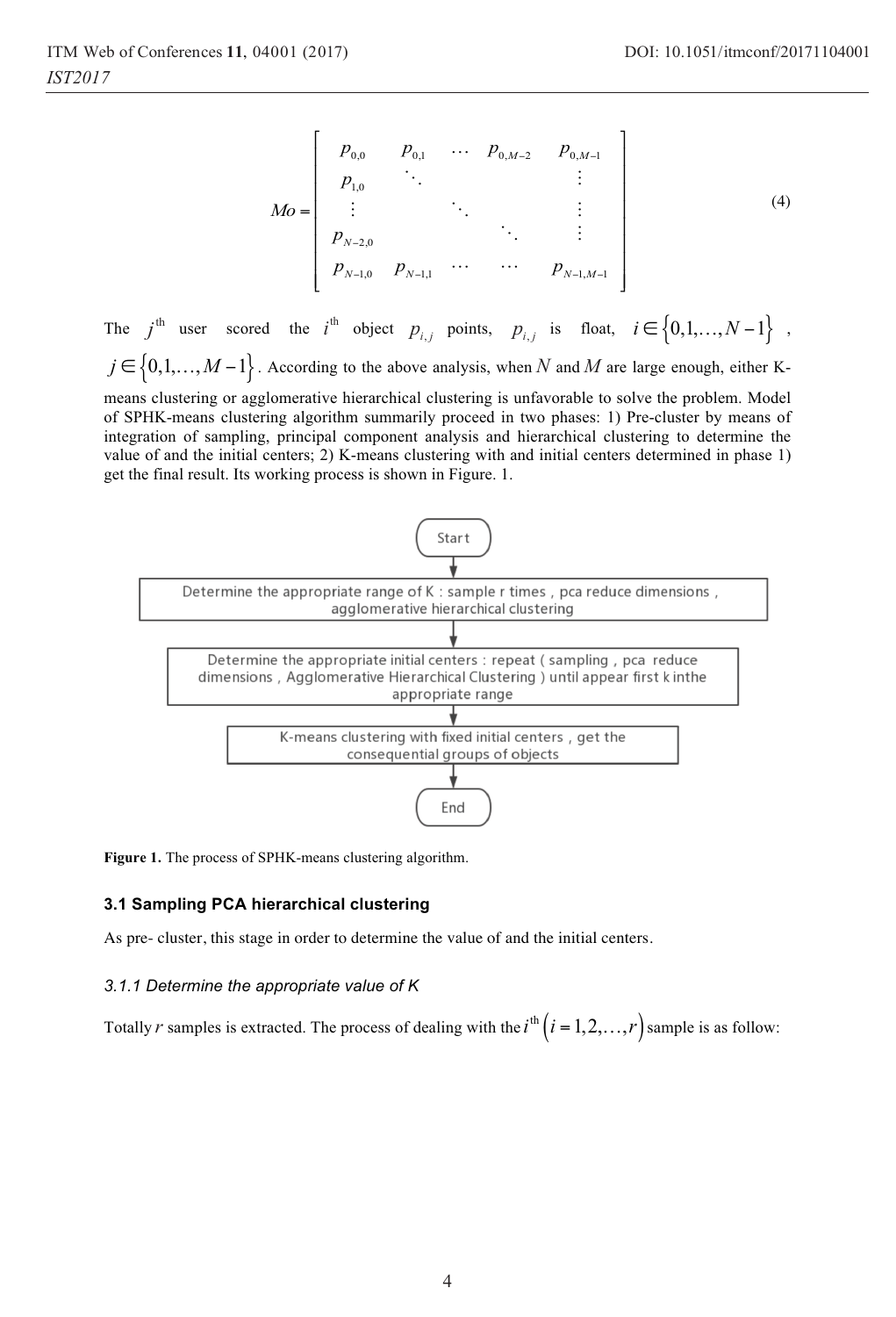1 5 *N* objects is extracted as sample from the whole including *N* objects. PCA reduces dimensions of sample to  $\frac{1}{1}$ 

6 *M* . Scoring matrix of sample after dimensional reduction is as follow:

$$
Mp(i) = \begin{bmatrix} P_{0,0}(i) & P_{0,1}(i) & \cdots & P_{0,\frac{1}{6}M-1}(i) \\ P_{1,0}(i) & \ddots & & \vdots \\ \vdots & & \ddots & \vdots \\ P_{\frac{1}{5}N-1,0}(i) & P_{\frac{1}{5}N-1,1}(i) & \cdots & P_{\frac{1}{5}N-1,\frac{1}{6}M-1}(i) \end{bmatrix}
$$
(5)

Use formula (1) to cluster  $\frac{1}{2}$ 5 *N* objects by means of agglomerative hierarchical clustering algorithm. Record the numbers of consequential groups as  $k(i)$ . Calculate average  $\overline{k}$  and standard deviation  $\sigma(k)$  of  $k(i)(i = 1, 2, ..., r)$ :

$$
\begin{cases}\n\overline{k} = \frac{1}{n} \sum_{i=1}^{n} k(i) \\
\sigma(k) = \frac{1}{n} \sqrt{\sum_{i=1}^{n} \left(k(i) - \overline{k}\right)^2}\n\end{cases} (6)
$$

Let 
$$
\left(\overline{k} - \frac{\sigma(k)}{2}, \overline{k} + \frac{\sigma(k)}{2}\right)
$$
 be appropriate range of K.

#### *3.1.2 Determine the appropriate Initial centers*

Repeat the above process of "sampling--reducing dimensions--hierarchical clustering", until first appear a  $k_0$  in  $\left(\bar{k} - \frac{\sigma(k)}{2}, \bar{k} + \frac{\sigma(k)}{2}\right)$  $\left(\bar{k} - \frac{\sigma(k)}{2}, \bar{k} + \frac{\sigma(k)}{2}\right)$  $\begin{pmatrix} 2 & 2 \end{pmatrix}$ , then, the same time, the ultimate centers  $\left\{v_1, v_2, \ldots, v_{k_0}\right\}$  are the appropriate initial centers.

#### **3.2 K-means clustering**

After reduce dimensions of N objects to  $\frac{1}{2}$ 6 *M* using PCA, cluster *N* objects by means of K-means clustering algorithm with initial centers  $\{v_1, v_2, \ldots, v_{k_0}\}$ , get consequential groups.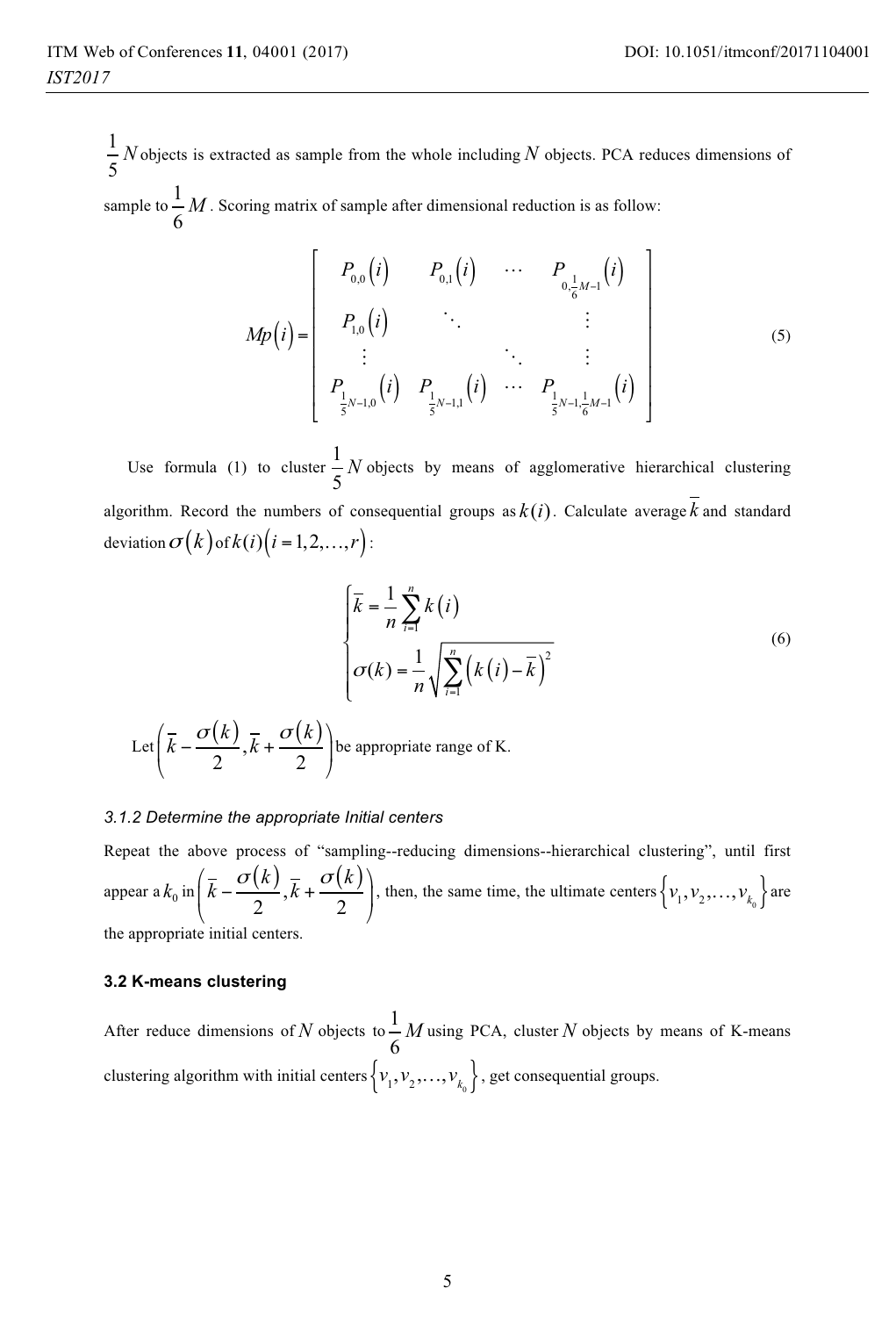#### **3.3 Analysis of time complexity and space complexity**

In the phase of sampling PCA hierarchical clustering, samples *n* times, its space complexity is  $O\left( 10\cdot \left( m/5\right) ^{2}\right)$ . Supposing the first k in appropriate range in the  $C^{\text{th}}$  sampling, its time complexity is  $O((10+C)\cdot (m/5)^2 \log(m/5))$ . In the phase of K-means clustering, the space complexity is  $O((m+k) \; n/6)$ , the time complexity is  $O(t \cdot k \cdot m \cdot n/6)$ .

 When finish pre-clustering, memory of all variables except for the appropriate initial centers is cleared. So if  $m \gg n$ , space complexity of SPHK-means clustering algorithm is:

$$
\max\left(\mathcal{O}\left(\left(10\cdot\left(m/5\right)^{2}\right),\mathcal{O}\left(\left(m+k\right)\cdot n/6\right)\right)=\mathcal{O}\left(\left(10\cdot\left(m/5\right)^{2}\right)=\mathcal{O}\left(\frac{2}{5}\cdot m^{2}\right)\right) (7)
$$

However, space complexity of classical agglomerative hierarchical clustering algorithm is  $O(m^2)$ . Space complexity of SPHK-means clustering algorithm is lower than that of classical agglomerative hierarchical clustering algorithm.

Time complexity of SPHK-means clustering algorithm is:

$$
O((10+C)\cdot (m/5)^2 \log(m/5) + t \cdot k \cdot m \cdot n/6) = O(((10+C)/25) \cdot m^2 \log(m/5)) \quad (8)
$$

However, time complexity of classical agglomerative hierarchical clustering algorithm is  $O(m^2 \log m)$ , If C is small enough, time complexity of SPHK-means clustering algorithm is lower than that of classical agglomerative hierarchical clustering algorithm.

## **4 Experiments**

Due to restriction of article length, we have put experimental process and results analysis in another paper for this conference, *Discovering Movie Categories Based on SPHK-means Clustering Algorithm*, which has proved that SPHK-means clustering algorithm has better classification accuracy and find more movie categories than classical K-means clustering algorithm.

## **Conclusion**

We have synthetically applied sampling, principal component analysis and agglomerative hierarchical clustering to proposing an improved clustering algorithm named SPHK-means clustering algorithm, and have analyzed that it is better than classical K-means clustering algorithm in aspect of classification accuracy and number of categories found, and that it is better than classical agglomerative hierarchical clustering algorithm in aspect of time complexity and space complexity.

 MovieLens[9] provides rating data involving sufficiently large number of pairs of movie and user and category labels of movies. We have designed experiments which has been described in another paper for this conference in detail to verify the superiority of SPHK-means clustering algorithm compared to classical K-means clustering algorithm on performance.

 Recommendation algorithm based on neighbourhood uses KNN algorithm which is with high time complexity and high space complexity looking for neighbours, facing the problem of low classification accuracy. Next, we could apply SPHK-means clustering algorithm to improving recommendation algorithm based on neighbourhood.